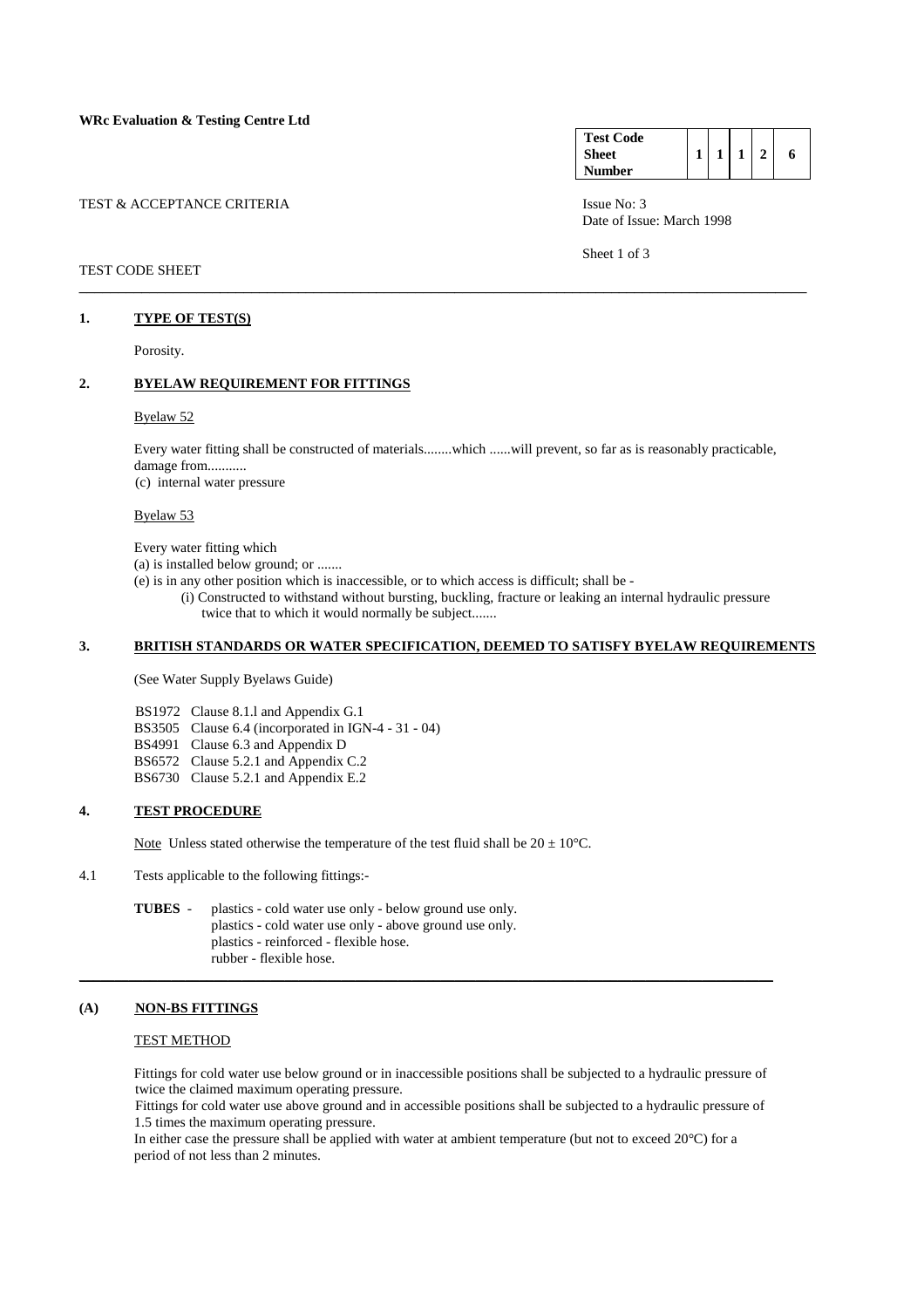| <b>Test Code</b> |  |  |   |
|------------------|--|--|---|
| <b>Sheet</b>     |  |  | 6 |
| <b>Number</b>    |  |  |   |

 Issue No:3 Date of Issue: March 1998

Sheet 2 of 3

### **(B) BS FITTINGS**

## TEST METHOD

As detailed in extracts from relevant BS's given below.

### (i) **BS 1972 Polythene pipe (type 32) for above ground use for cold water services**

 Clause 8.1.1 General test. When tested by the method described in G.1 the pipes shall show no signs of localised swelling, leakage or weeping. Appendix G.1 General test...........pipe shall be subjected to a pressure of twice the working pressure as given......(see below). The pressure shall be applied at room temperature and shall be maintained for not less than 2 minutes.

\_\_\_\_\_\_\_\_\_\_\_\_\_\_\_\_\_\_\_\_\_\_\_\_\_\_\_\_\_\_\_\_\_\_\_\_\_\_\_\_\_\_\_\_\_\_\_\_\_\_\_\_\_\_\_\_\_\_\_\_\_\_\_\_\_\_\_\_\_\_\_\_\_\_\_\_\_\_\_\_\_\_\_\_\_\_\_\_\_\_\_\_\_\_\_\_\_

Class B 6.1 Kgf/cm<sup>2</sup> (0.60 MN/m<sup>2</sup> : 200ft. hd. : 86.7 lbf/in<sup>2</sup>) (WBS - 6 bar) Class C 9.1 Kgf/cm<sup>2</sup> (0.89 MN/m<sup>2</sup>: 300ft. hd.: 130 lbf/in<sup>2</sup>) (WBS - 9 bar) Class D  $12.2 \text{ Kgf/cm}^2$  (1.20 MN/ m<sup>2</sup>: 400ft. hd.: 173 lbf/in<sup>2</sup>) (WBS - 12 bar)

 $(WBS \pm 0.5 \text{ bar})$ 

#### (ii) **BS 3505 UPVC (PVC-U) pressure pipes for cold potable water**

Clause 6.4 short term hydrostatic pressure resistance at 20°C. When tested at a temperature of 20°C in accordance with BS 4728 the 1 hour failure pressure shall be not less than.......

\_\_\_\_\_\_\_\_\_\_\_\_\_\_\_\_\_\_\_\_\_\_\_\_\_\_\_\_\_\_\_\_\_\_\_\_\_\_\_\_\_\_\_\_\_\_\_\_\_\_\_\_\_\_\_\_\_\_\_\_\_\_\_\_\_\_\_\_\_\_\_\_\_\_\_\_\_\_\_\_\_\_\_\_\_\_\_\_\_\_\_\_\_\_\_\_\_

 Class of pipe 9 bar (Class C) - min 1 hour failure pressure 32.4 bar. Class of pipe 12 bar (Class D) - min 1 hour failure pressure 43.2 bar. Class of pipe 15 bar (Class E) - min 1 hour failure pressure 54.0 bar.

#### **BS 4991 Propylene copolymer pressure pipe**

 (iii) Clause 6.3 Hydrostatic pressure resistance.........when tested by the method described in appendix D .......the pipe shall withstand the appropriate minimum internal hydrostatic pressure given........(see below).........for at least 1 hour without failure.

\_\_\_\_\_\_\_\_\_\_\_\_\_\_\_\_\_\_\_\_\_\_\_\_\_\_\_\_\_\_\_\_\_\_\_\_\_\_\_\_\_\_\_\_\_\_\_\_\_\_\_\_\_\_\_\_\_\_\_\_\_\_\_\_\_\_\_\_\_\_\_\_\_\_\_\_\_\_\_\_\_\_\_\_\_\_\_\_\_\_\_\_\_\_\_\_\_

Pipe Class A - min. internal hydrostatic test pressure 10.8 bar.

Pipe Class B - min. internal hydrostatic test pressure 21.6 bar.

Pipe Class C - min. internal hydrostatic test pressure 32.4 bar.

Pipe Class D - min. internal hydrostatic test pressure 43.2 bar.

Pipe Class E - min. internal hydrostatic test pressure 54.0 bar.

Appendix D Short-term hydrostatic test.......

 D.1 Test specimen. Each test specimen shall be a piece of pipe with a free length between fittings equal to 10 times the outside diameter of the pipe, subject to a minimum of 250mm and a maximum of 750mm.

D.2 Apparatus.......shall consist of a thermostatically controlled bath maintained at  $20 \pm 1^{\circ}$ C and equipment that permits the application of a controlled internal hydrostatic pressure to the specimens to an accuracy of  $\pm 2\%$ .

 D.3 Procedure. Connect the specimen to the apparatus and apply the appropriate hydrostatic pressure specified in 6.3. Ensure that the specified pressure is achieved within 30 seconds to 40 seconds and maintain it to an accuracy of  $\pm 2\%$ throughout the test. Maintain the specimen at a temperature of  $20 \pm 1^{\circ}$ C throughout the test.